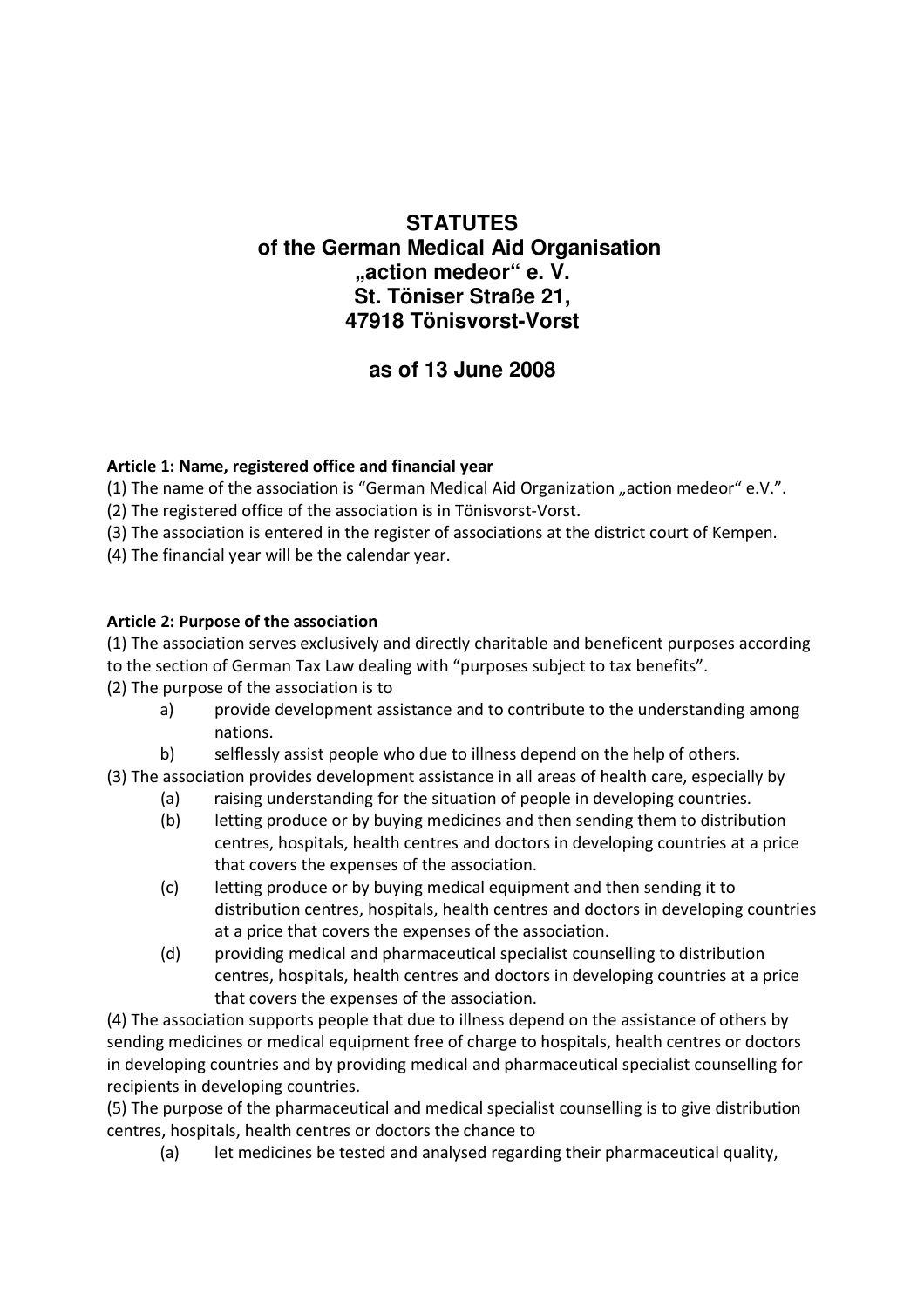(b) refer to a competent partner with pharmaceutical and medical expertise and according experience regarding the use of medicines.

(6) The association contributes to the understanding among nations by also conducting activities according to the paragraphs 3 and 4 and 5 in countries that are not developing countries if the conditions there require assistance.

#### **Article 3: Funds of the association and assurance of the tax-privileged purpose**

(1) The association acts selflessly; it does not primarily follow purposes that serve its own economic interest.

(2) The funds of the association may only be used for the statutory purposes. The members do not receive allowances from funds of the association.

(3) No person may be advantaged by expenses that differ from the purpose of the association or by a disproportionately high salary.

(4) In case of a cancellation or dissolution of the association, first obligations have to be paid and then the still available assets have to be allocated to the action-medeor-foundation as far as it can use them for tax-privileged purposes and if it cannot, they have to be allocated to other tax-privileged purposes. Decisions in this matter may only be carried out after the consent of the fiscal authorities.

#### **Article 4: Membership and fees**

(1) Natural persons or juristic persons that are willing to support the goals of the association can become members.

(2) The admission to the association is granted by the Supervisory Committee.

(3) The membership ends when the member leaves the association, is expelled or dies. When the member is a juristic person, the membership also ends with the loss of the legal status. (4) It is only possible to leave the association at the end of the year. The note of resignation requires the written form and has to be available to the president not later than 30 September. (5) A member that compromises or impairs the purposes of the association or its reputation or that does not pay due fees in spite of a reminder can be expelled from the association by unanimous decision of the Supervisory Committee not before having granted him the right to be heard by the Supervisory Committee or by a member of the Supervisory Committee assigned by it. The decision concerning the expulsion will be communicated in written form. (6) The association charges an annual fee which amount is proposed by the Supervisory Committee and determined by the Members' Meeting.

#### **Article 5: Organs of the association**

(1) The organs of the association are the Members' Meeting, the Supervisory Committee, the Executive Board and the Advisory Committee.

#### **Article 6: Members' Meeting**

(1) The Members' Meeting is responsible for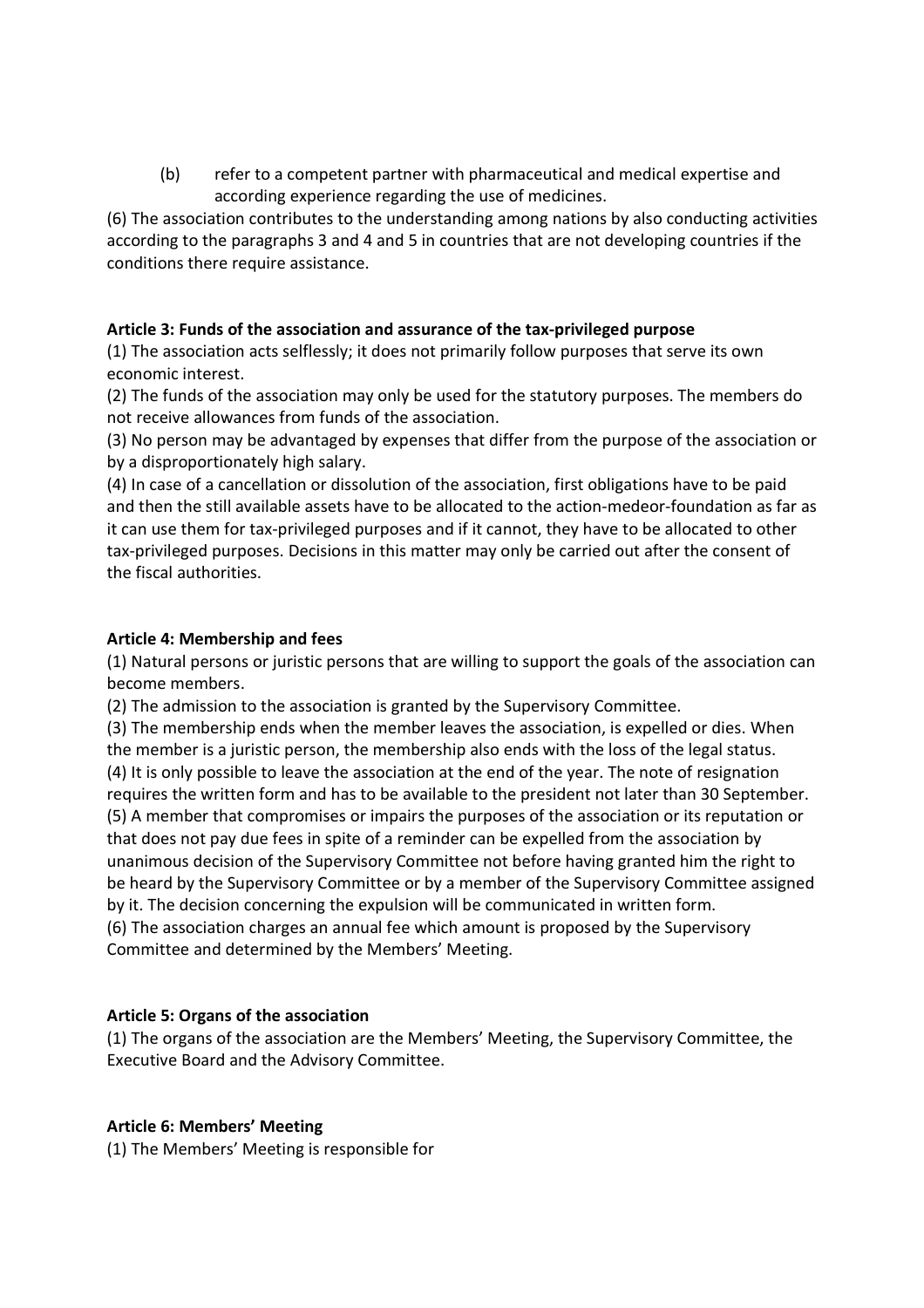- the approval of the annual financial statement and the business report,
- discharging the Supervisory Committee, the Advisory Committee and the Executive Board,
- the election of the Supervisory Committee and the Advisory Committee,
- the determination of the membership fees,
- amendments to the statutes of the association,
- further matters presented to it,
- the dissolution of the association.

(2) A Members' Meeting has to be held at least once a year, at the latest on 30 June. Further General Assemblies are held as required. The venue, time and agenda are set by the Supervisory Committee. The invitation including the agenda has to be made in written form at least two weeks in advance.

(3) The Members' Meeting is chaired by the president.

(4) An extraordinary Members' Meeting has to be held when at least one third of the members call for it in written form and stating the reasons and the desired agenda.

(5) Every orderly convoked Members' Meeting has a quorum irrespectively of the number of members present.

(6) Votes are usually taken openly. They are taken secretly when at least one of the present members of the association entitled to vote wishes so. Elections are held secretly. If there is only one candidate for the post to be filled, the election is held openly, provided that nobody disagrees.

(7) Every member present at the Members' Meeting has a vote. In decisions and elections, the simple majority of the votes decides. Abstentions are not counted. In the case of a tie in decisions, the vote of the chairman is decisive; in the case of a tie in elections, the decision is made by lot if several candidates are running for the office. A two-thirds majority of the present members is necessary for amendments to the statutes of the association and in case of dissolution of the association.

(8) A protocol has to be made about the decisions of the Members' Meeting. This has to be signed by the chair, one member and the keeper of minutes.

#### **Article 7: Supervisory Committee**

(1) The Supervisory Committee consists of five voluntary members of the Supervisory Committee. The members should have different professions and an equilibrated expertise. The areas of medicine, pharmacy and finances should be competently represented in the Supervisory Committee.

(2) The Members' Meeting elects a President as chairman of the Supervisory Committee, the Vice-president and the assessors.

(3) The post of a member of the Supervisory Committee starts with the end of the Members' Meeting that carried out the election and ends with the end of the Members' Meeting in the third year after the election; the financial year in which the member of the Supervisory Committee was elected is included. A re-election is possible. Only persons who have not completed their  $70<sup>th</sup>$  year of life at the time of the election can be elected.

(4) Every year – independently of a possible re-election - two members of the Supervisory Committee resign, every third year one. The period in office after the election is decisive for the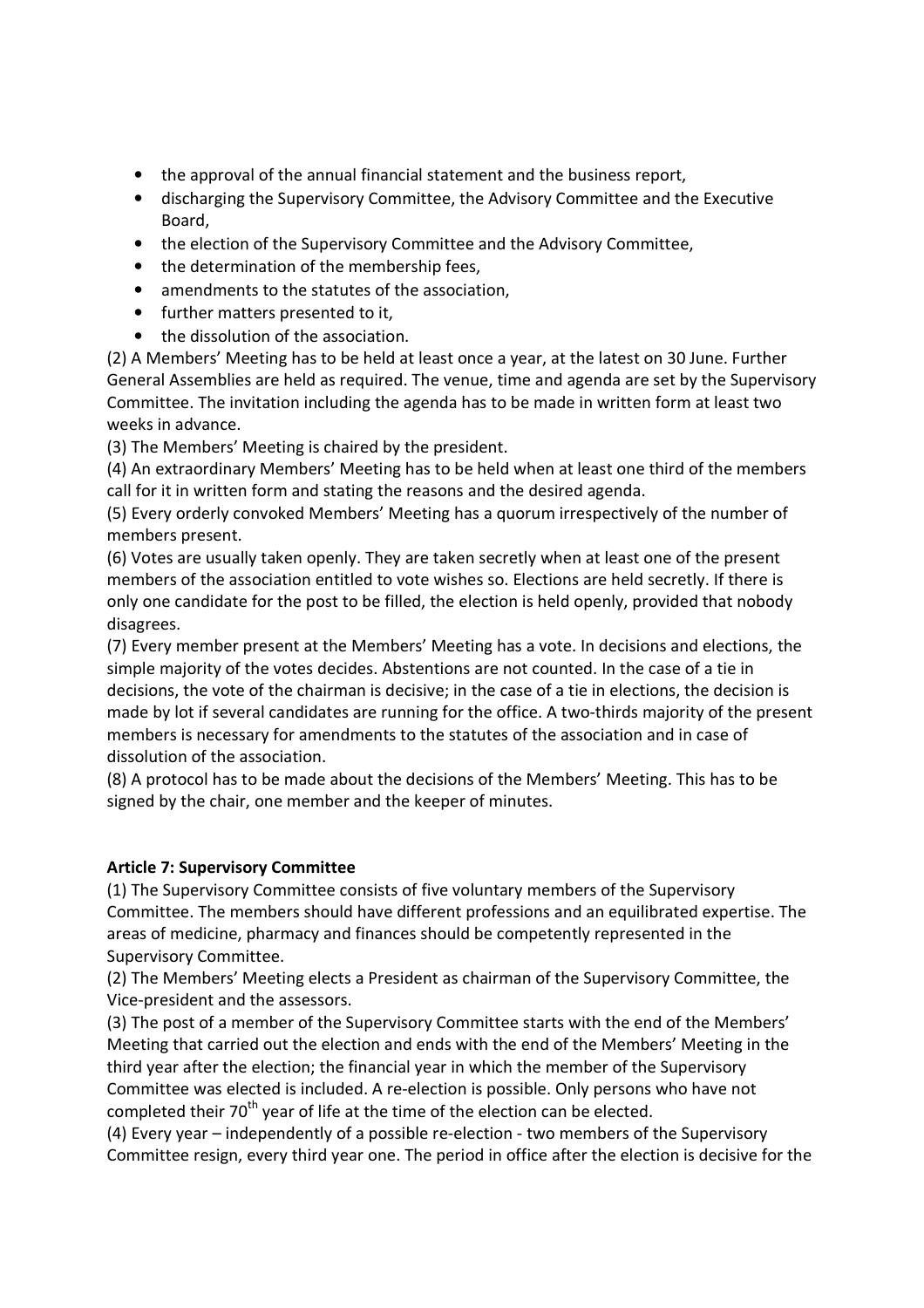retirement; in case of the same period in office, the decision is made by lot. However, after the first election of the Supervisory Committee, the President is newly elected in the third year, the Vice-president in the second year.

(5) If members resign during their period in office, the Supervisory Committee consists of the remaining members until the next Members' Meeting, when the by-election takes place. The by-election is valid for the rest of the period in office of the resigned member of the Supervisory Committee.

(6) The members of the Supervisory Committee officiate free of charge. Necessary expenses related to their office are reimbursed after the presentation of the bills and receipts. (7) The Supervisory Committee is not liable in cases of simple negligence. A liability is further

only possible within a cut-off period of 6 months that starts with the notice of the damage by the association. The cut-off period is met with the commencement of action or an equal act. (8) The President, if unable to attend replaced by the Vice-president, represents the association adverse the Executive Board judicially and extra-judicially.

#### **Article 8: Duties of the Supervisory Committee**

(1) The Supervisory Committee has to control the management of the Executive Board. It can at any time request reporting by the Executive Board. The Supervisory Committee or members determined by it can at any time review and check the books of the association. For this, the Supervisory Committee can use an accountant, a tax advisor or a lawyer. If the members of the Supervisory Committee do not unanimously agree to hire an accountant, a tax advisor or a lawyer, the matter is to be discussed with the Advisory Committee before the assignment; the decision about the assignment of the accountant, tax advisor or lawyer is made by the Supervisory Committee after the discussion with the Advisory Committee according to Article 9.2. Single members of the Supervisory Committee can also request information from the Executive Board, but only towards the Supervisory Committee.

(2) The Supervisory Committee can create committees within its members and use the assistance of experts at the expenses of the association. If the Supervisory Committee creates the committees, it decides on whether they have advisory or decisive capacities and it also determines the number of members of the committee. A committee has to consist of at least two members.

(3) In particular, the Supervisory Committee has the following duties:

- a) preparation and convocation of the Members' Meeting,
- b) decisions about the admission and exclusion of members,
- c) appointment and dismissal of the Executive Board as well as the conclusion, amendments and the cancellation of the employment contract with the latter,
- d) agreement to legal proxies,
- e) agreement to the appointment of heads of divisions,
- f) determination of policies for the employment of staff,
- g) approval of the business plan,
- h) establishment of the annual financial statement and the business report
- i) agreement to measures, as far as the bylaws of the Executive Board requires it according to Article 12.5,
- j) decision about the issue of an instruction towards the management of the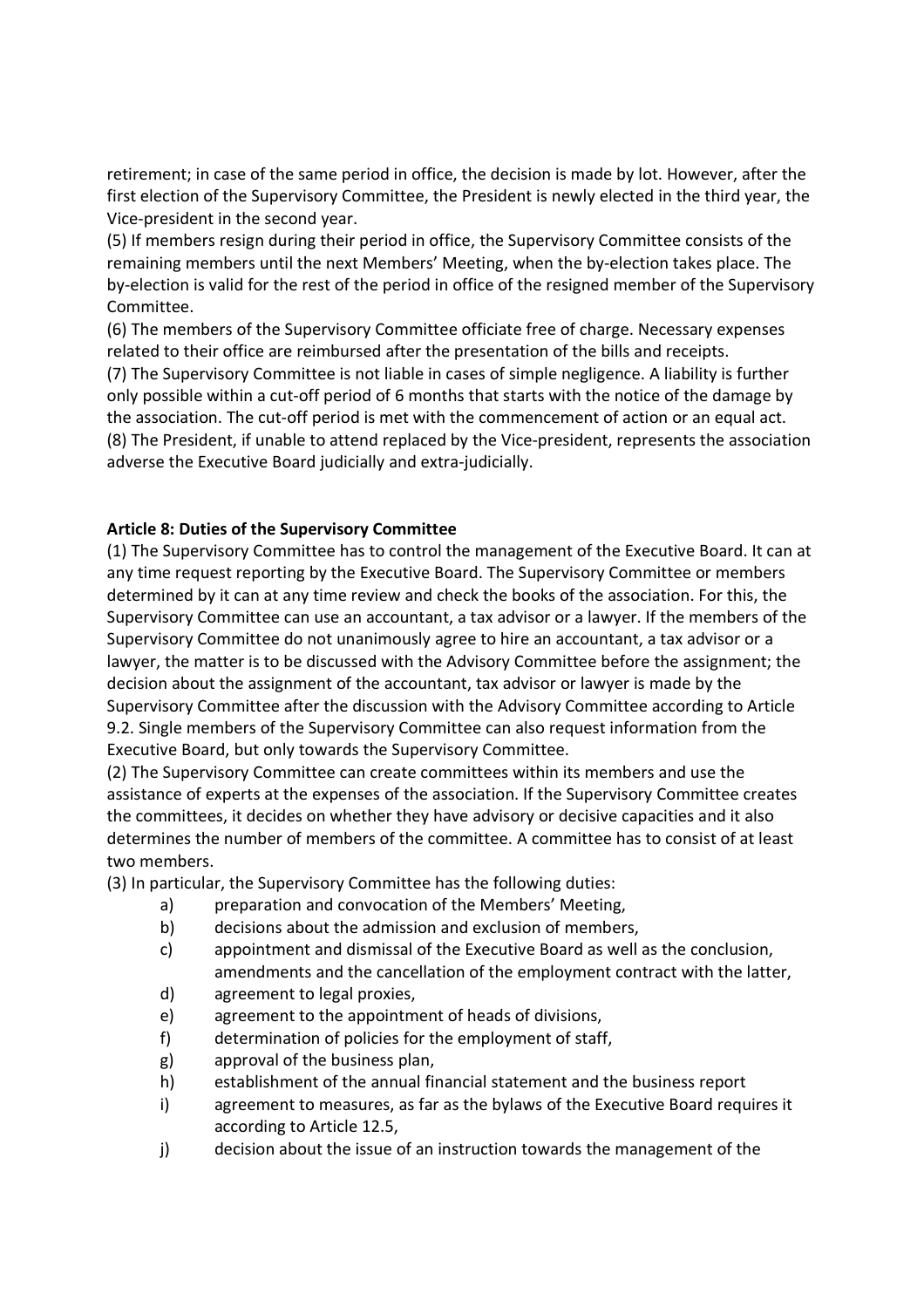charitable limited company "action medeor International Healthcare gGmbH" as well as about voting in the meeting of stakeholders of this company.

(4) The Supervisory Committee gives itself bylaws that also determine the character and the extent of the assignment of tasks between the members. To be valid, the bylaws require the written form and have to be signed by all members of the Supervisory Committee. To be valid, the bylaws furthermore require the approval of the Advisory Committee.

#### **Article 9: Decision-making of the Supervisory Committee**

(1) Meetings of the Supervisory Committee are convoked by the President, if unable to attend by the deputy. The Executive Board takes part in the meetings of the Supervisory Committee, as far as the Supervisory Committee has not decided otherwise.

(2) The Supervisory Committee has a quorum when more than half of its members are present. Every present member of the Supervisory Committee has a vote. For decisions, the simple majority of the votes is needed. Abstentions and invalid votes do not count as votes. In case of tie, the vote of the President is decisive.

(3) On a regular basis, the President has to convoke a meeting stating the agenda. Furthermore, a meeting has to be convoked when a member of the Supervisory Committee asks for it in written form stating the purpose and the reasons. If this demand is not met, the requestor can by oneself convoke the Supervisory Committee stating the matter.

(4) If a timely decision by the Supervisory Committee is not possible, the President, if unable to attend his deputy, can approve a measure in place of the Supervisory Committee. The President, or respectively his deputy, immediately has to inform the other members of the Supervisory Committee.

(5) An orderly protocol has to be made of the decisions of the Supervisory Committee. This protocol has to be signed by the President, if unable to attend by the deputy and by the keeper of minutes.

(6) Additionally, the bylaws of the Supervisory Committee which the Supervisory Committee gave itself are valid.

#### **Article 10: Advisory Committee**

(1) The association has an Advisory Committee. It consists of at least five and maximum seven members.

(2) The members of the Advisory Committee are elected for three years by the Members' Meeting on suggestion of the Supervisory Committee. A re-election is permitted. The period of election ends with the Members' Meeting in the third year following the election. If a member retires prematurely, the Members' Meeting can elect a new member for the rest of the term in office.

(3) The Advisory Committee has to advise the Supervisory Committee during the execution if its duties. In particular, it gives its view and its respective recommendations concerning the guidelines presented to the Members' Meeting by the Supervisory Committee.

(4) The Advisory Committee can give itself bylaws that require the approval of the Members' Meeting. To be valid, the bylaws require the written form and have to be signed by all members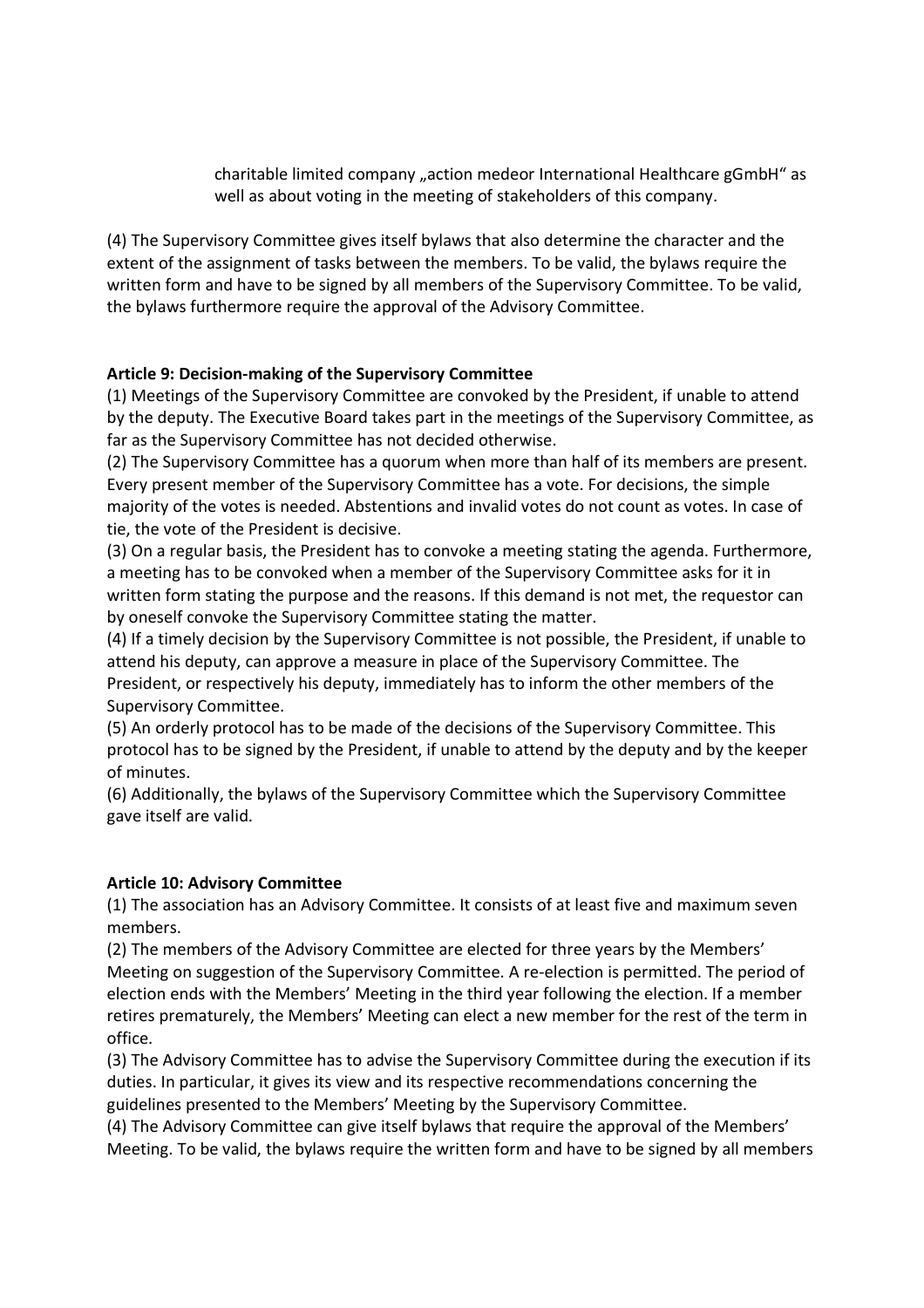of the Advisory Committee.

(5) For a decision, at least half of the members of the Advisory Committee have to be present. Every present member of the Advisory Committee has a vote. For decisions, the simple majority of the given votes is needed. Abstentions or invalid votes do not count as given votes. In case of tie, the vote of the chair that has to be elected within the Advisory Committee counts.

(6) The chair of the Advisory Committee can participate in the meetings of the Supervisory Committee. He receives an invitation including the agenda to every meeting.

#### **Article 11: Executive Board**

(1) The Executive Board consists of one or more full-time members. It manages the association on its own authority.

(2) The Executive Board is appointed and recalled by the Supervisory Committee.

(3) The Executive Board represents the association judicially and extra-judicially according to the German Civil Code (Article 26.2 first sentence).

(4) The Supervisory Committee can relieve the Executive Board from the restriction stated in article 181 of the German Civil Code insofar that it gets the authorisation to carry out legal transactions in the name of the association as representative of a third party.

(5) For certain business areas, the Executive Board can authorise representatives to legally represent the association. Authorisations to legally represent the association that resemble a power of procuration or a proxy according to the German Commercial Code have to be approved by the Supervisory Committee.

#### **Article 12: Tasks and duties of the Executive Board**

(1) The Executive Board manages the commercial operations of the association according to the law, the statutory provisions and the bylaws for the Supervisory Committee and the Executive Board. In particular, it has to obtain the approvals of the Supervisory Committee determined in these statutes and in the bylaws of the Executive Board.

(2) During his management activities, the Executive Board has to apply the accuracy of an orderly and diligent manager. Par. 6 stays unaffected.

(3) The tasks of the Executive Board particularly include

- a) the setup of the business plan, the staff appointment scheme, the annual financial statement and the business report. The correctness of the financial statement has to be confirmed by an auditor.
- b) the employment and the dismissal of employees in line with Article 8.3, being their supervisor.

(4) The Executive Board has to inform the Supervisory Committee about all important matters. If the Executive Board considers it appropriate, it can present matters over which it could decide itself to the Supervisory Committee for a decision by the Supervisory Committee.

(5) The Executive Board gives itself bylaws that also determine the character and the extend of the legal transaction for which acceptation the Executive Board needs the approval of the Supervisory Committee. To be valid, the bylaws require the written form and need to be signed by the Executive Board. To be effective, the bylaws also require the approval of the Supervisory Committee.